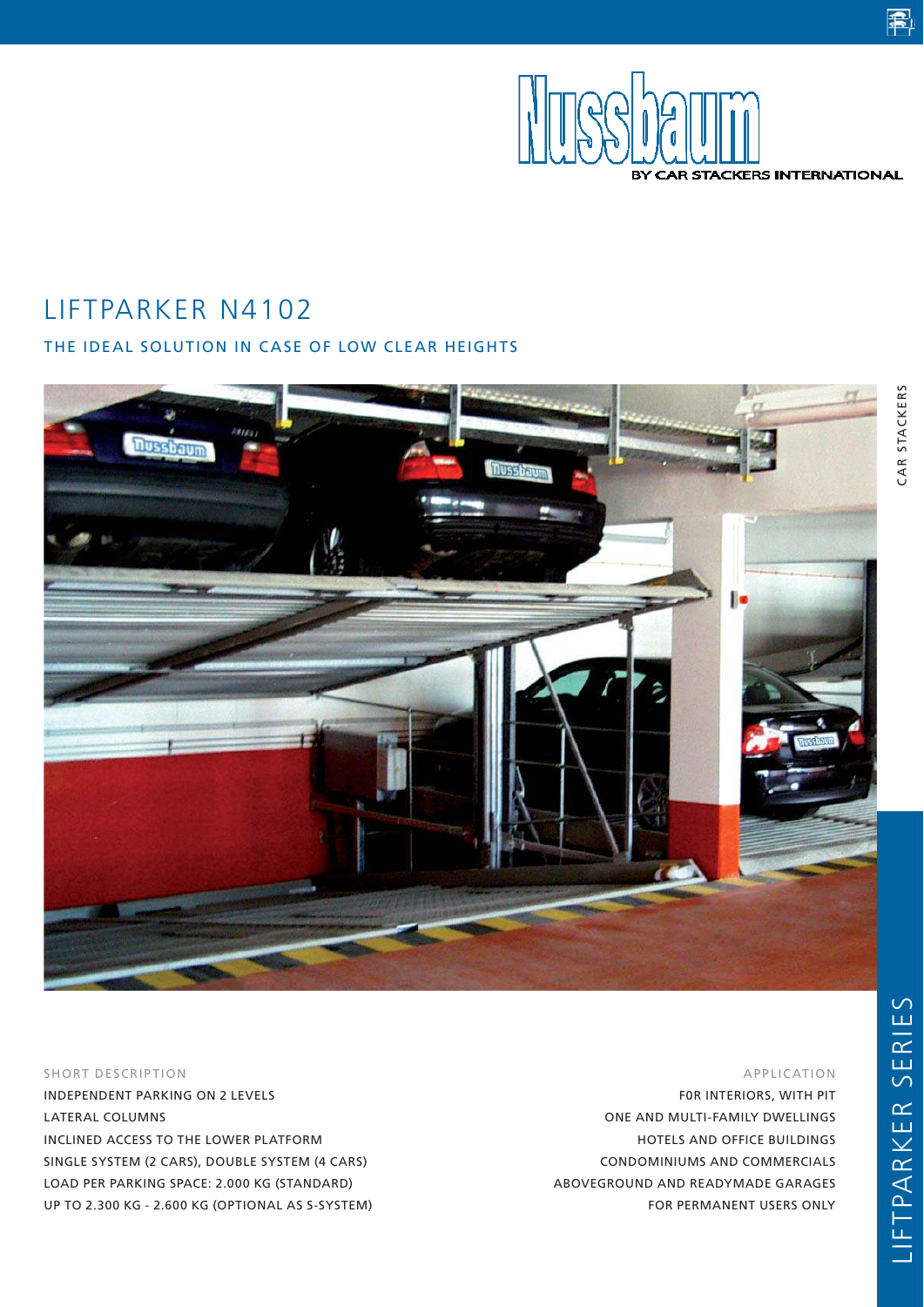#### NOTE

The total height of the car including roof rail and antenna fixture must not exceed the maximum car height mentioned in the table below. Standard cars do not feature sport equipment (e.g. spoiler, etc.)



S-system for 2 cars

D-system for 4 cars



Load per parking space: max. 2.000kg, wheel load: max. 500kg.

**N4102-E**: Optional up to max. 2.600kg (upper platform), wheel load: max. 650kg.

| PIT DEPTH<br><b>FRONT (GT-F)</b> | PIT DEPTH<br><b>BACK (GT-B)</b> | <b>CLEAR HEIGHT</b><br>(CH) | <b>COLUMN HEIGHT</b><br>(CoH) | <b>CAR HEIGHT</b><br><b>BELOW</b> | <b>CAR HEIGHT</b><br>ABOVE - SEDAN |                   |
|----------------------------------|---------------------------------|-----------------------------|-------------------------------|-----------------------------------|------------------------------------|-------------------|
| 170                              | 165                             | from 295                    | 390                           | 150                               | from 150                           | *Other dimensions |
| 185                              | 180                             | from $310$                  | 420                           | 165                               | from 150                           | are available on  |
| 190                              | 185                             | from $315$                  | 430                           | 170                               | from 150                           | request.          |
| 200                              | 195                             | from $325$                  | 450                           | 180                               | from 150                           |                   |
| $\star$                          | $\star$                         | $\star$                     | $\star$                       | $\star$                           | $\star$                            |                   |

Estate cars shall not be parked on the upper platform unless the clear height, after control, allows it. In case higher clear height is available it is possible to park correspondingly higher cars on the upper platform.



VEHICLE DATA: STANDARD CAR VEHICLE DATA: STANDARD ESTATE CAR

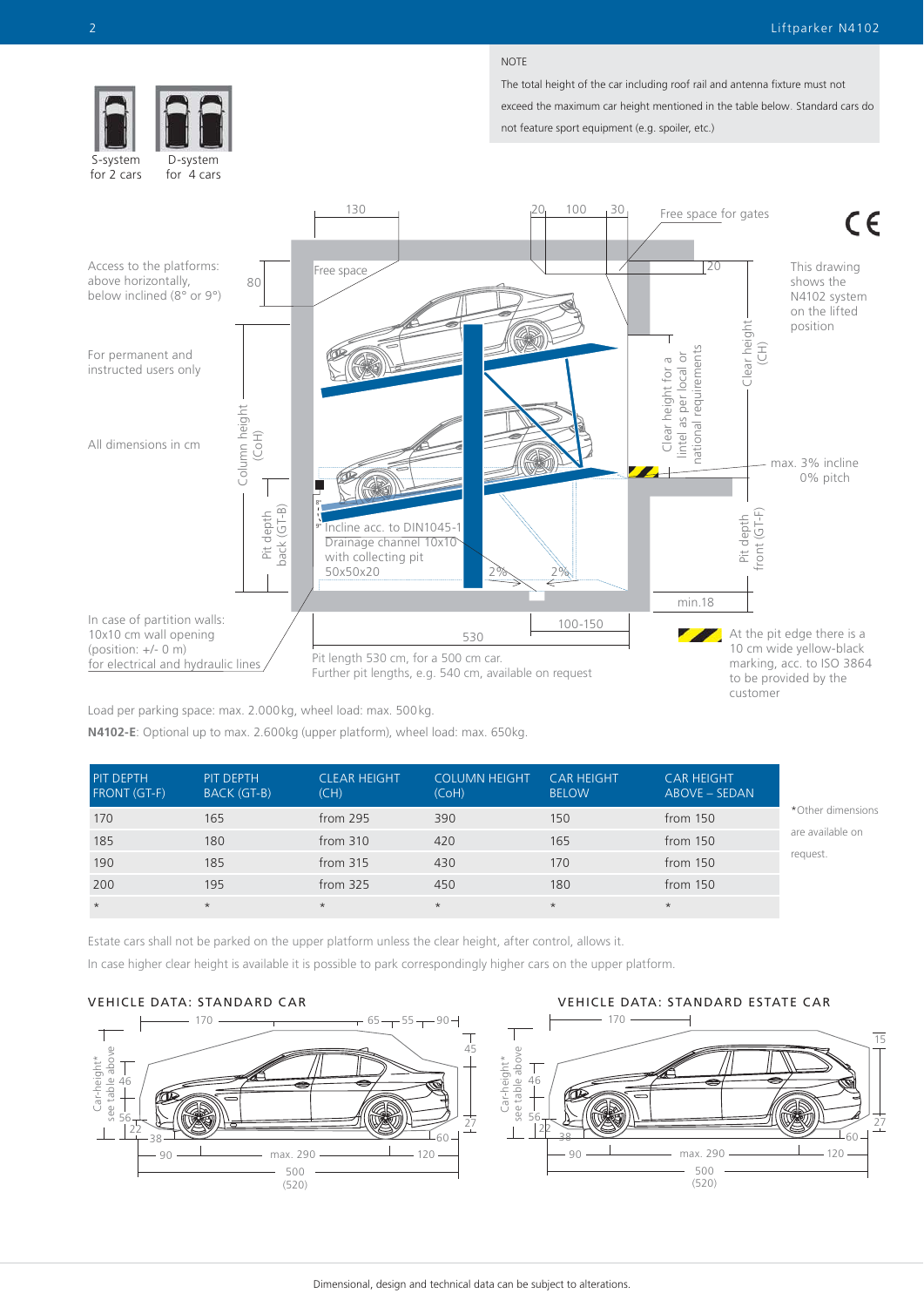# ELECTRICAL INSTALLATION AND FOUNDATION LOADS

### Services covered by the NUSSBAUM Company Installation diagram

| POS. | QUANTITY | <b>DESCRIPTION</b>                                                            |
|------|----------|-------------------------------------------------------------------------------|
|      | 1x       | Hydraulic power unit with three-phase mo-<br>tor 230/400V, 50Hz, 3,0kW        |
|      | 1x       | Control line 4x 1,0 <sup>2</sup> (Control by standard<br>key-operated switch) |
|      | option   | Control line 7x 1,0 <sup>2</sup> (only with lockable key-<br>operated switch) |
|      | 1x       | Control element                                                               |



Positions 1 to 3 are covered by the Nussbaum company unless otherwise agreed in the offer or in the contract.

#### Services to be provided by the customer

|                | POS. QUANTITY | <b>DESCRIPTION</b>                                                                                                     | <b>POSITION</b>    | <b>FREQUENCY</b> |
|----------------|---------------|------------------------------------------------------------------------------------------------------------------------|--------------------|------------------|
| $\overline{4}$ | 1x            | Electricity meter                                                                                                      | in the supply line |                  |
| 5              | 1x            | Blade fuse or circuit breaker 3x 16A, slow acc. to DIN VDE 0100 part 430                                               | in the supply line | 1x power unit    |
| 6              | 1x            | Supply line 5x 2,5mm <sup>2</sup> (3 PH + N + PE) with marked leads + protective earth conductor to the mains switch   |                    | 1x power unit    |
|                | 1x            | Lockable network facility (main control switch)                                                                        | near power unit    | 1x power unit    |
| 8              | 1x            | Supply line 5x 2,5mm <sup>2</sup> (3 PH + N + PE) with marked leads + protective earth conductor to the power unit     |                    | 1x power unit    |
| 9              | 1x            | Foundation earth electrodes                                                                                            | pit floor corner   | $1x$ pit         |
| 10             | 1x            | Equipotential bonding according to DIN EN 60204 from the connector of the<br>foundation earth electrodes to the system | at the column foot | 1x system        |

#### FOUNDATION LOADS AND CONSTRUCTION

Foundation and pit walls must be planned so that they can absorb the loads of the parking system according to the schematic diagram shown below. All forces are discharged to the ground by base plates with a minimum area of 150 cm<sup>2</sup>.

The base plates of the parking system are fastened with metal heavy duty anchor bolts; the borehole is approx. 14cm deep. Optionally the base plates can be also fastened using shear connectors, e. g. in case of watertight concrete or increased noise insulation. The clarification of the fastening methods shall be provided by the customer, if necessary, the shear connectors can be delivered against surcharge.

Foundation, walls and ceilings shall be realized by the customer and completed prior to assembly start and must be true to size, clean and dry. Floor and walls (below the entrance level) made of armoured concrete, concrete quality at least: C25/30.



| <b>LOADS</b>   | <b>SINGLE</b><br><b>SYSTEM</b><br>2.000KG | <b>DOUBLE</b><br><b>SYSTEM</b><br>2.000KG | <b>SINGLE</b><br><b>SYSTEM</b><br>2.600KG |
|----------------|-------------------------------------------|-------------------------------------------|-------------------------------------------|
| F <sub>1</sub> | 15 kN                                     | 27.5 kN                                   | 18 kN                                     |
| F <sub>2</sub> | 9kN                                       | 9kN                                       | 11 kN                                     |
| F <sub>3</sub> | 30 kN                                     | 55 kN                                     | 36 kN                                     |
| F4             | $+/- 1$ kN                                | $+/- 1$ kN                                | $+/- 1$ kN                                |
| F <sub>5</sub> | 10 kN                                     | 10 kN                                     | 12 kN                                     |

Dimensions in cm. All Dimensions are minimum dimensions. Tolerances shall be

taken into account additionally, see page "width dimensions for garages".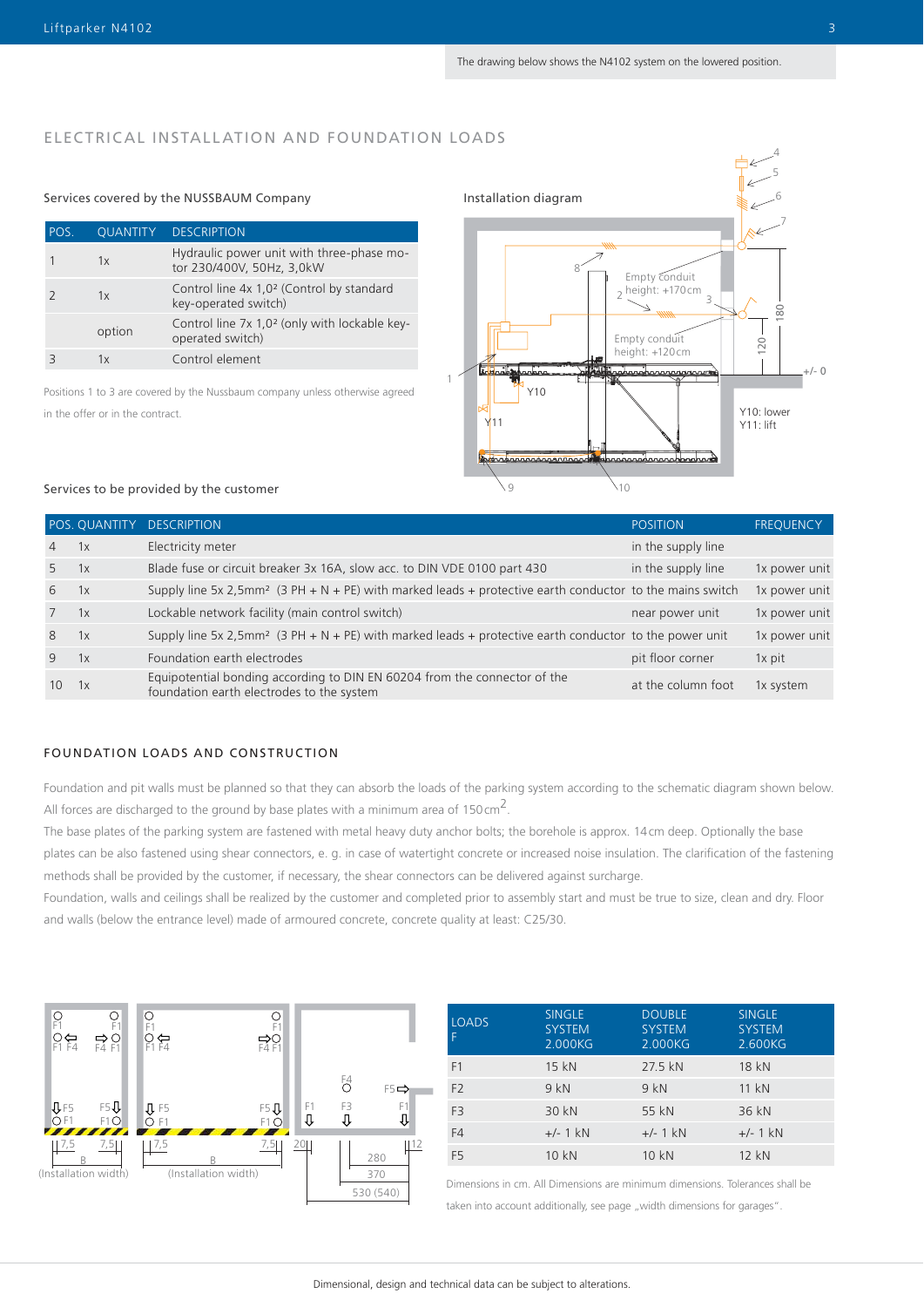All dimensions in cm. All dimensions are minimum dimensions. Advice for planning and tendering: Generally masonry and concrete works are to be conducted according to the German norm VOB/C (DIN 18330 and DIN 18331). In the mentioned norm are pointed the tollerances that are to be fulfilled according to DIN 18202. In this norm are defined the maximum permissible dimension variations as exceedance and shortfall of the nominal size. The nominal size should be planned in order to meet the minimum dimensions necessary for the parking

system.

Single system for 2 cars Double system for 4 cars Double system + single system for 6 cars



 $\backslash$  Driving lane width acc. to country specific regulations.

Concrete haunches on the pit floor/ wall joinings are not included. If these are necessary, this results in respectively a larger pit width or a narrower platform width.

# WIDTH DIMENSIONS FOR GARAGES

PARTITION WALLS



 $\dot{\mathsf{D}}$ 

| <b>CLEAR PLAT-</b><br><b>FORM WIDTH</b> | <b>INSTALLATION</b><br><b>WIDTH B</b> | <b>CLEAR PLAT-</b><br><b>FORM WIDTH</b> | <b>INSTALLATION</b><br><b>WIDTH B</b> | <b>CLEAR PLAT-</b><br><b>FORM WIDTH</b> | <b>INSTALLATION</b><br><b>WIDTH B</b> |
|-----------------------------------------|---------------------------------------|-----------------------------------------|---------------------------------------|-----------------------------------------|---------------------------------------|
| 230                                     | 260                                   | 460                                     | 490                                   | $460 + 230$                             | 750                                   |
|                                         |                                       | 470                                     | 500                                   | $\bullet$                               |                                       |
| 240                                     | 270                                   | 480                                     | 510                                   | 480+240                                 | 780                                   |
|                                         |                                       | 490                                     | 520                                   | $\bullet$                               |                                       |
| 250                                     | 280                                   | 500                                     | 530                                   | $500 + 250$                             | 810                                   |
|                                         |                                       | 510                                     | 540                                   | $\bullet$                               |                                       |
| 260                                     | 290                                   | 520                                     | 550                                   | $520+260$                               | 840                                   |
|                                         |                                       | 530                                     | 560                                   | $\bullet$                               |                                       |
| 270                                     | 300                                   | 540                                     | 570                                   | $540 + 270$                             | 870                                   |
| 275                                     | 305                                   | 550                                     | 580                                   | $550+275$                               | 885                                   |

# BUILDING PILLARS INSIDE AS WELL AS IN FRONT OF THE PIT

Single system for 2 cars Double system for 4 cars Double system + single system for 6 cars







| <b>CLEAR PLAT-</b><br><b>FORM WIDTH</b> | <b>B1</b> | <b>B2</b> | <b>CLEAR PLAT-</b><br><b>FORM WIDTH</b> | B <sub>1</sub> | <b>B2</b> | <b>CLEAR PLAT-</b><br><b>FORM WIDTH</b> | B <sub>1</sub> | <b>B2</b> |
|-----------------------------------------|-----------|-----------|-----------------------------------------|----------------|-----------|-----------------------------------------|----------------|-----------|
| 230                                     | 255       | 245       | 460                                     | 485            | 475       | $460 + 230$                             | 745            | 735       |
|                                         |           |           | 470                                     | 495            | 485       | $\bullet$                               |                |           |
| 240                                     | 265       | 255       | 480                                     | 505            | 495       | 480+240                                 | 775            | 765       |
|                                         |           |           | 490                                     | 515            | 505       | $\bullet$                               |                |           |
| 250                                     | 275       | 265       | 500                                     | 525            | 515       | $500+250$                               | 805            | 795       |
|                                         |           |           | 510                                     | 535            | 525       | $\bullet$                               |                |           |
| 260                                     | 285       | 275       | 520                                     | 545            | 535       | $520 + 260$                             | 835            | 825       |
|                                         |           |           | 530                                     | 555            | 545       | $\bullet$                               |                |           |
| 270                                     | 295       | 285       | 540                                     | 565            | 555       | 540+270                                 | 865            | 855       |
| 275                                     | 300       | 290       | 550                                     | 575            | 565       | $550+275$                               | 880            | 870       |

Note: the dimensions reported do not include the space necessary for the power unit.

During the planning phase please add the dimensions for the power unit incl. control cabinet.

1–2 systems: 65 x 25 x 60 cm 3–5 systems: 115 x 25 x 60 cm

#### Driving lane width

acc. to country specific regulations.

\*Building supports from 20 cm width: no restrictions on the clear platform width according to the specifications in the charts.

• Intermediate stages can be combined at will.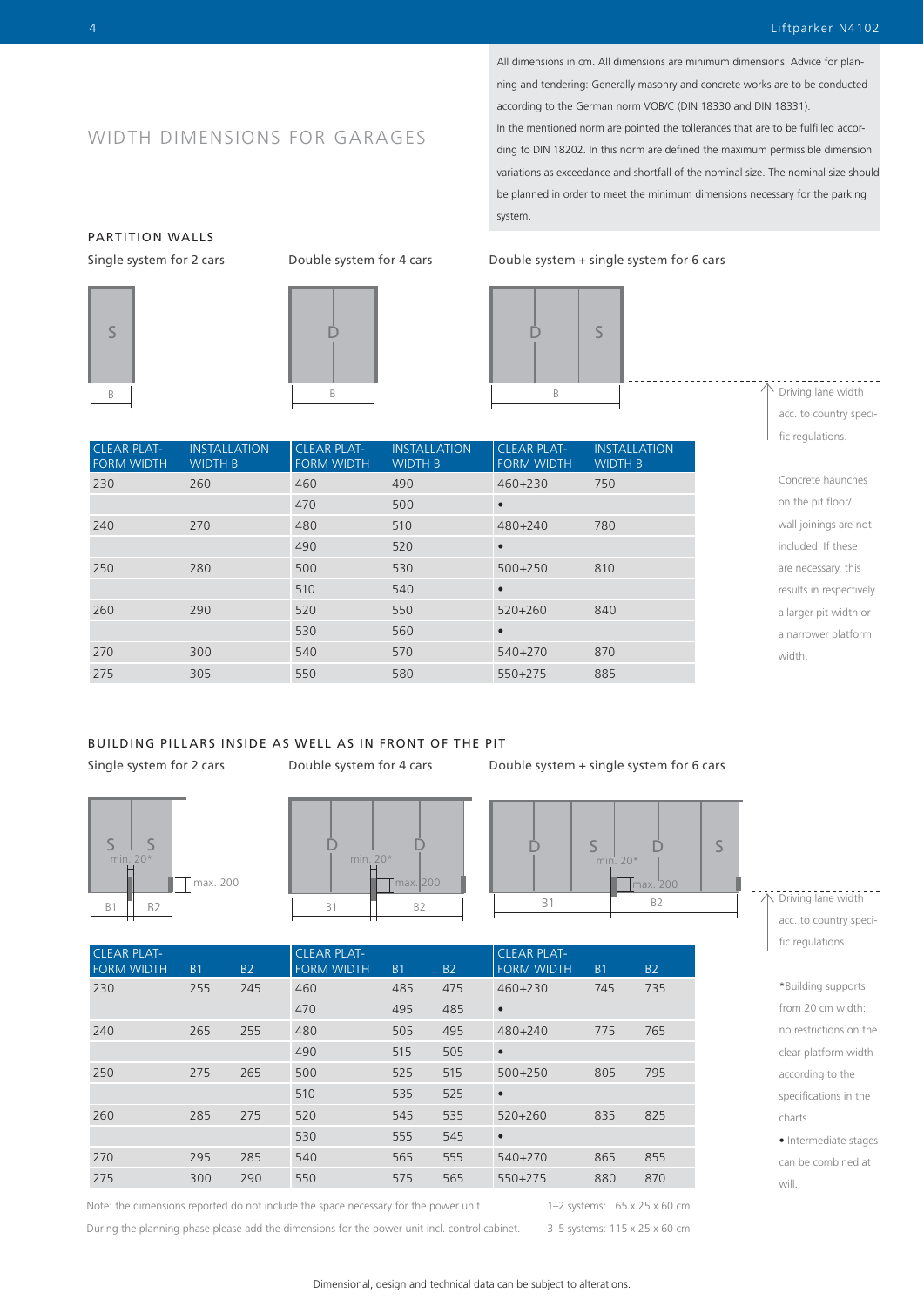All dimensions in cm. All dimensions are minimum dimensions. Advice for planning and tendering: Generally masonry and concrete works are to be conducted according to the German norm VOB/C (DIN 18330 and DIN 18331). In the mentioned norm are pointed the tollerances that are to be fulfilled according to DIN 18202. In this norm are defined the maximum permissible dimension variations as exceedance and shortfall of the nominal size. The nominal size should be planned in order to meet the minimum dimensions necessary for the parking system.

# SINGLE AND DOUBLE GARAGE

Single system for 2 cars





| <b>CLEAR PLAT-</b><br><b>FORM WIDTH</b> | <b>INSTALLATION</b><br><b>WIDTH B</b> | <b>DRIVE-IN</b><br><b>WIDTH DB</b> | <b>CLEAR PLAT-</b><br><b>FORM WIDTH</b> | <b>INSTALLATION</b><br><b>WIDTH B</b> | <b>DRIVE-IN</b><br><b>WIDTH DB</b> |
|-----------------------------------------|---------------------------------------|------------------------------------|-----------------------------------------|---------------------------------------|------------------------------------|
| 230                                     | 260                                   | 230                                | 460                                     | 490                                   | 460                                |
|                                         |                                       |                                    | 470                                     | 500                                   | 470                                |
| 240                                     | 270                                   | 240                                | 480                                     | 510                                   | 480                                |
|                                         |                                       |                                    | 490                                     | 520                                   | 490                                |
| 250                                     | 280                                   | 250                                | 500                                     | 530                                   | 500                                |
|                                         |                                       |                                    | 510                                     | 540                                   | 510                                |
| 260                                     | 290                                   | 260                                | 520                                     | 550                                   | 520                                |
|                                         |                                       |                                    | 530                                     | 560                                   | 530                                |
| 270                                     | 300                                   | 270                                | 540                                     | 570                                   | 540                                |
| 275                                     | 305                                   | 275                                | 550                                     | 580                                   | 550                                |

### GARAGES WITH SINGLE AND DOUBLE GATES

Single system for 2 cars

Double system for 4 cars



Note: the dimensions reported do not include the space necessary for the power unit.

During the planning phase please add the dimensions for the power unit incl. control cabinet.

3–5 systems: 115 x 25 x 60 cm

Dimensions to be agreed on site with gate manufacturer. <u>. . . . . .</u>

**TA** = seat engaging surface for gates.

Driving lane width acc. to country specific regulations.

Concrete haunches on the pit floor/ wall joinings are not included. If these are necessary, this results in respectively a larger pit width or a narrower platform width.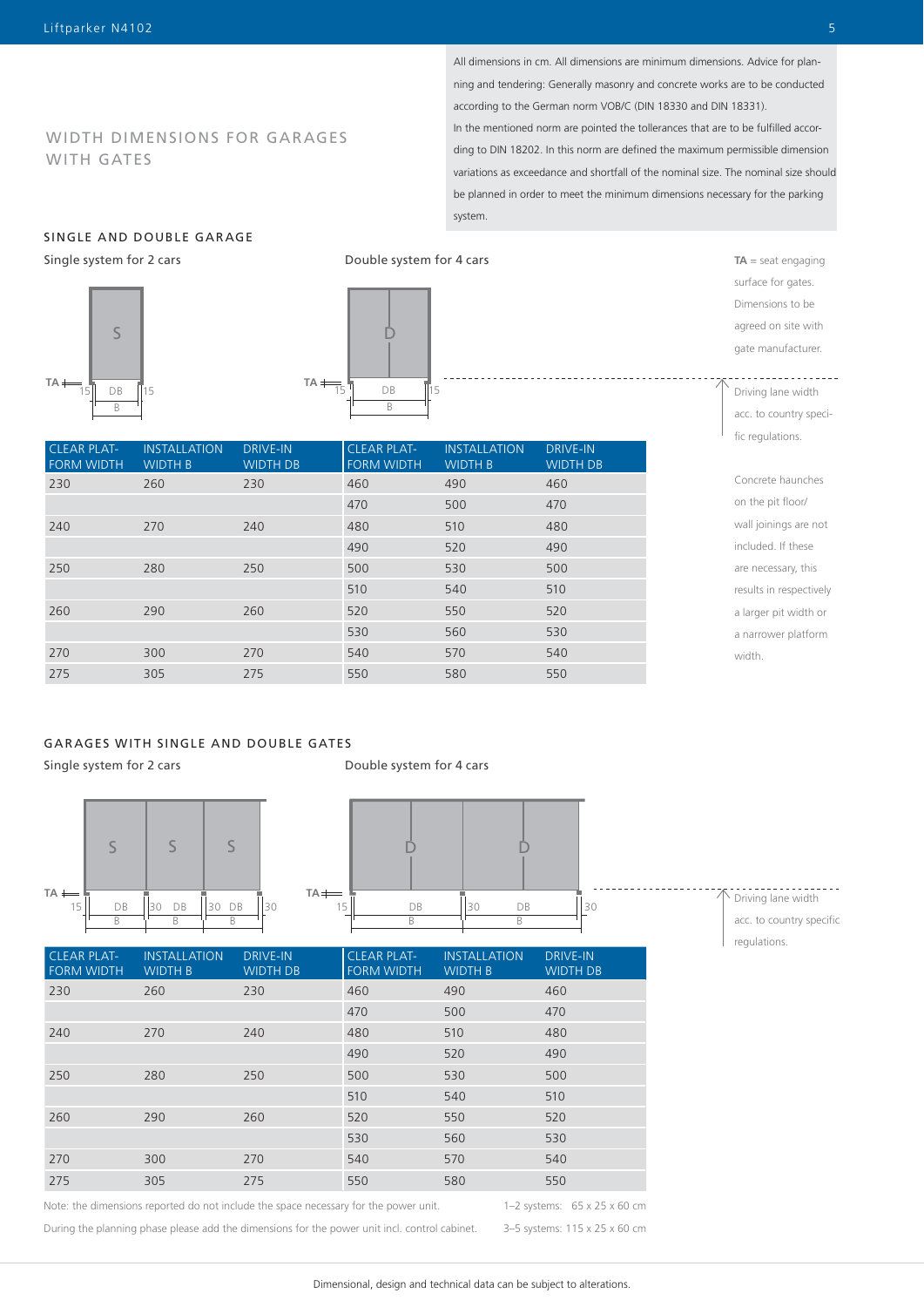#### **NOTE**

We suggest periodical maintainance, care and cleaning. Take advantage of NUSSBAUM maintainance

# agreements. STANDARD FEATURES – IN THE SCOPE OF DELIVERY

# COMPONENT PARTS

Single system: consisting of 2 Platforms, 2 packed columns with hydraulic cylinders, lifting slide and hydraulic block, 2 tension rods and struts.

and/or:

Double system: consisting of 4 Platforms, 2 packed columns with hydraulic cylinders, lifting slide and hydraulic block, 2 tension rods and struts.



Platforms with sidewalls and driving sheets made of trapezoidal sheet.

# DIMENSIONS OF THE SYSTEM

#### Standard system

Parking space length: 500 cm Parking space width: 230 cm (for max. 190 cm wide cars) Pit depth: 170/165 cm. Load per parking space: 2.000 kg.

#### KEY SWITCH



Control unit composed of key-switch with Emergency-off in dead-man's control and with cabling to the hydraulic power unit.

# HYDR AULIC POWER UNIT INCL. ELECTRICAL SWITCH BOX

#### Power unit "Silencio"



With hydraulic canalization and cabling to **SAFETY DEVICES** the main control switch.

(The under oil unit is not loud thanks to the motor-pumps-combination that absorbs sound and insulates form noise). Delivery includes switch box.

#### Measurements of the power unit:

1–2 systems: 65 x 25 x 60 cm 3–5 systems: 115 x 25 x 60 cm.

The power unit will be placed in the pit between 2 systems on an approx. 2 m high pillar or, if there is no space available, it will be fastened to the wall. In case of single installations we can also optionally deliver a mobile power unit, installed on the front left side of the lower platform.

### CORROSION PROTECTION

#### C3-Line

For Regions with average snowfall and humidity levels (the standard in Germany).

#### C2-Line

Recommended only for regions with small or no snowfall and low humidity levels.

#### ELECTRICAL INSTALLATION

For a list of services and interfaces please see the respective table in this brochure.

# DOCUMENTATION

Brief operating instructions (fastened to the control unit), documentation (test book and operating instructions).

- Synchronization unit to guarantee synchronous run even in case of irregular load distribution.
- Wedge to help position the vehicle.



- Safety device to avoid lowering in case of pipeline rupture.
- Fastening of the parking system and hydraulic power unit with stud-bolts, electrical cabling fastened with impact dowels.
- Handrails on the platforms where necessary to avoid danger of falling down from the system.

#### Note:

- Safety fences against shear and crushing points are a priority and must be provided by the customer.
- Hydraulic package "Parallelbetrieb": Symoultaneous lowering of 2 or more systems per power unit with appropriate pump capacity.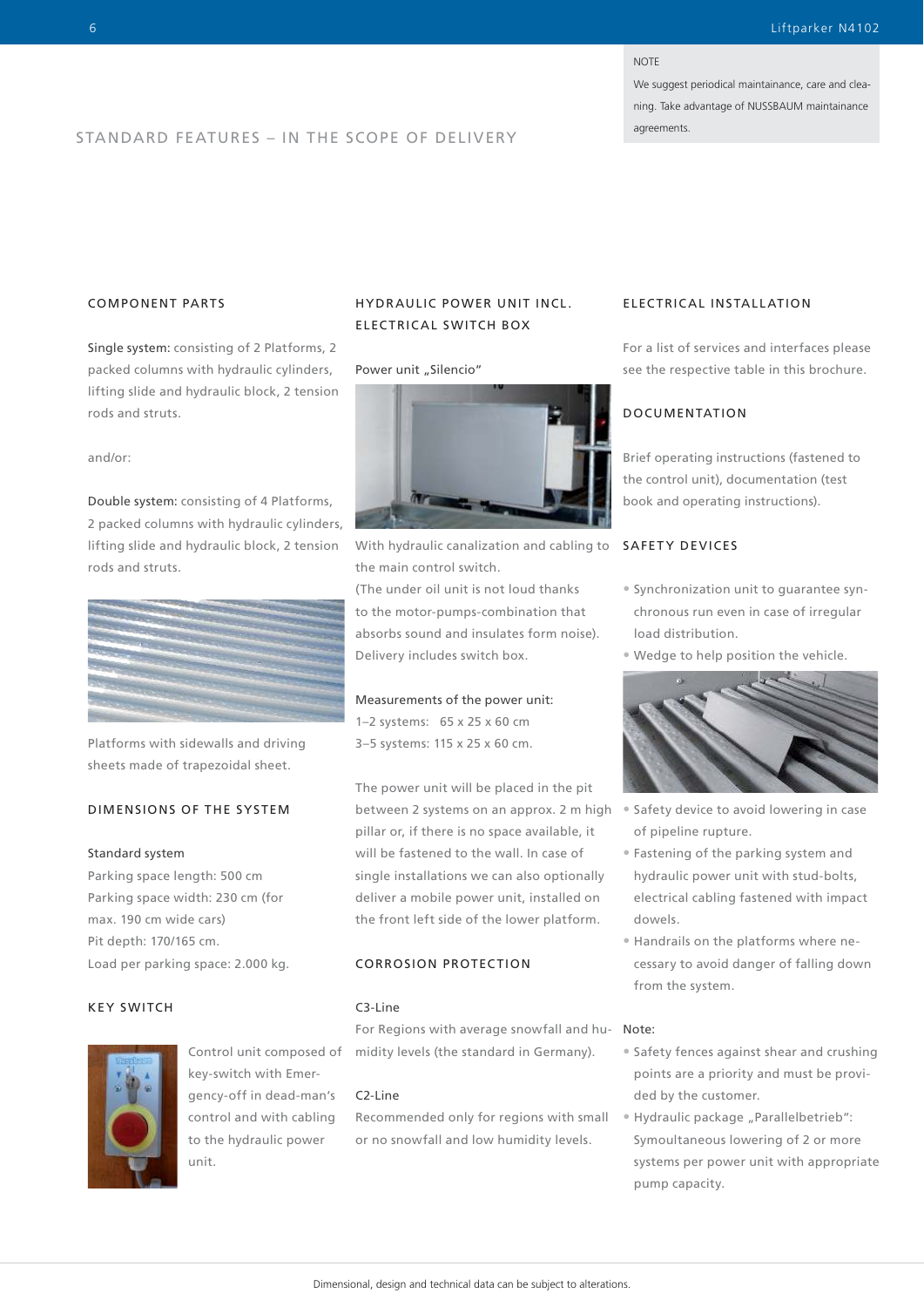#### NOTE

We suggest periodical maintainance, care and cleaning. Take advantage of NUSSBAUM maintainance agreements.

# OPTIONS AND EXTRA EQUIPMENT – EXAMPLES

#### DIMENSIONS OF THE SYSTEM

Parking space lengths: 510 to 540cm Parking space widths: 240 to 270cm (S-system up to 350 cm as Barrier free version - by 10 cm deeper pit). Parking space heights: 165 to 205cm Pit depths: 185/180 to 200/195 cm.

Fastening of the parking system with chemical anchors in case of heighthened foundation requirements or sound insluation.

# VEHICLE WEIGHT

Higher load per parking space:

S-system: up to 2.600 kg (upper platform) - up to 2.300 kg (lower platform)

# BERLIN CONTROL UNIT/ FIRE BRIGADE



Berlin control unit with weatherproof casing and pillar

- Control unit consisting of a lockable key switch (key can be taken off only in the basis position) with emergency-off in dead-man's control. Lifting and lowering by using the respective button.
- Weatherproof casing for the key switch.
- Supporting pillar for the key switch.

# DRIVING SHEETS



Upper platforms with Aluminium-bulb plates driving sheets and special driving wedge to help position the vehicle.

#### EXTRA SOUND INSULATION



Sound insulation hood for the power unit

#### Airborne noise package - hood

For the power unit to reduce the airborne noise at the installation site.

#### Structure/borne noise package

Measures to reduce the sound propagation from the parking system to the building.

#### Note

• In order to comply with the norm DIN 4109/A1 Table 4 "requirements for the allowed noise level in areas in need of protection from noises coming from the technical equipment", the perimetral parts of the garage building shall be built with a sound reduction index Rw´ of at least 57 dB.

#### GAR AGE GATE'S INSTALL ATION

Ramp if doorjambs are missing for the installation of the door slide rails. The pit must then be at least 535 cm long.

# CORROSION PROTECTION

# C4-Line: driving sheets powdered on both sides

for regions with highly corrosive humidity levels.

#### CATWALK



Catwalk on trapez. sheet for more walking comfort

#### Catwalk on trapezoidal sheet flooring

Positioned on the left side of the parking space. 1,5 mm galvanized sheet, coined surface area. The catwalk is bolted to the driving sheet.

#### HYDRAULIC

- HVLP 32-330 Öl for extreme temperature variations.
- Heated hydraulic power unit.

#### UPPER PLATFORM

• Even drive-on instead of drive-on ramp to allow a more comfortable entrance (this means a loss by 8 cm in the carheight below).